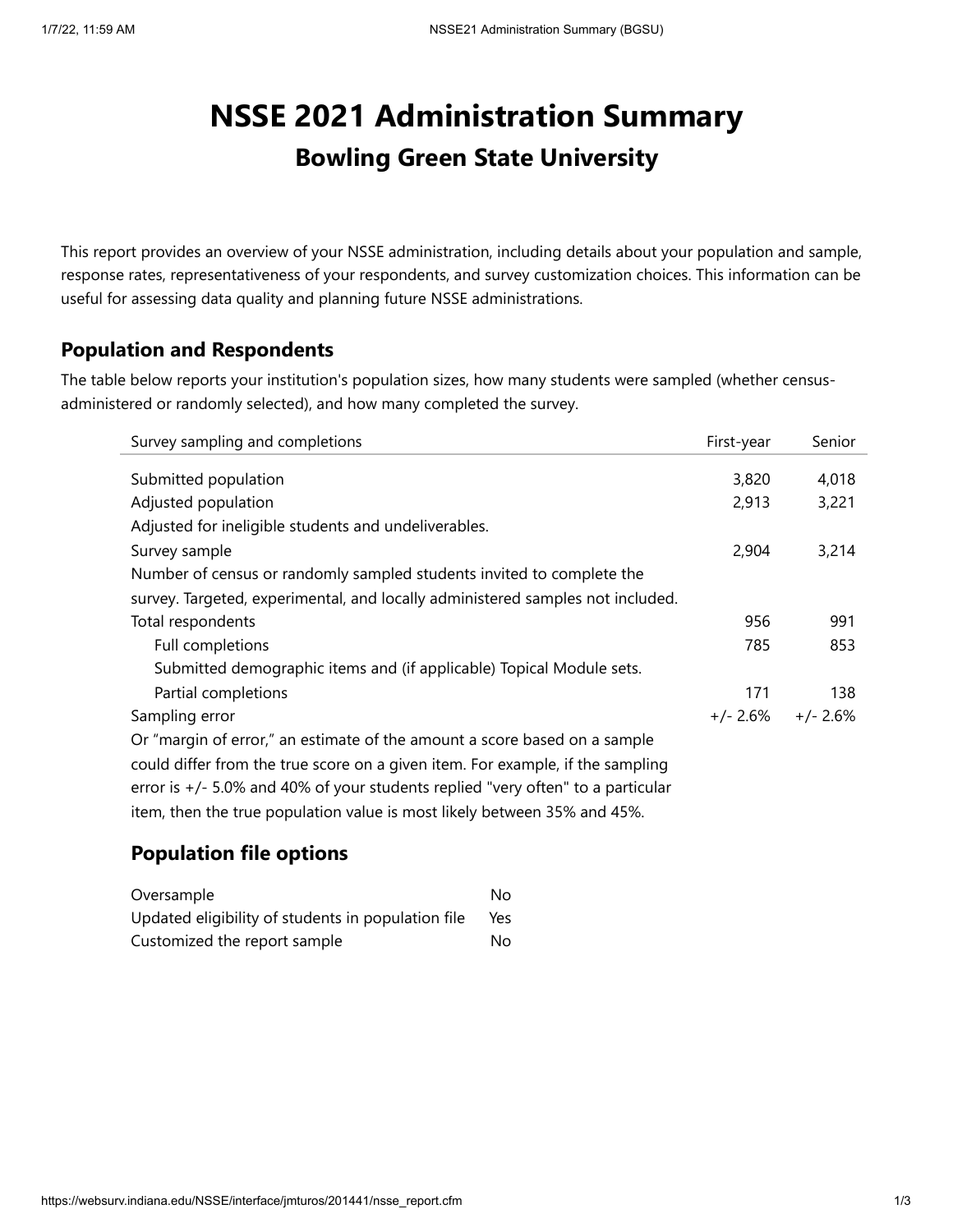#### **Response Rates**

The table below summarizes response rates for your institution and comparison groups. For more information see NSSE's Response Rate FAQ [\(https://nsse.indiana.edu/nsse/psychometric-portfolio/responserate-faq.html\).](https://nsse.indiana.edu/nsse/psychometric-portfolio/responserate-faq.html) Comparison group response rates were computed at the institution level (i.e., they do not reflect student-level aggregate results).

|            | Bowling Green State University |     |     | Peer Institutions Carnegie Peers NSSE 2020 & 2021 |
|------------|--------------------------------|-----|-----|---------------------------------------------------|
| First-year | 33%                            | 22% | 25% | 31%                                               |
| Senior     | 31%                            | 19% | 21% | 29%                                               |

#### **Representativeness**

The table below details variables submitted in your population file. Respondent and population percentages are listed side by side as a convenience to see how well the characteristics of your respondents reflect your first-year and senior populations. For detailed characteristics of the respondents in your reports, refer to your *Respondent Profile.*

|                                  | First-year      | First-year     | Senior          | Senior         |
|----------------------------------|-----------------|----------------|-----------------|----------------|
|                                  | respondents (%) | population (%) | respondents (%) | population (%) |
| Sex                              |                 |                |                 |                |
| Female                           | 69              | 59             | 67              | 56             |
|                                  |                 |                |                 |                |
| Male                             | 31              | 41             | 33              | 44             |
| Another sex                      | $\Omega$        | 0              | $\Omega$        | $\Omega$       |
| Full-time                        | 99              | 98             | 89              | 85             |
| Race/ethnicity                   |                 |                |                 |                |
| American Indian or               | $\mathbf 0$     | 0              | 0               | 0              |
| Alaska Native                    |                 |                |                 |                |
| Asian                            | 1               |                | $\overline{2}$  |                |
| <b>Black or African American</b> | 5               | 6              | 5               | 6              |
| Hispanic or Latino               | 4               | 4              | 3               | 4              |
| Native Hawaiian or Other         | $\mathbf 0$     | $\mathbf{0}$   | $\mathbf 0$     | $\Omega$       |
| Pacific Islander                 |                 |                |                 |                |
| White                            | 85              | 81             | 83              | 81             |
| Other                            | $\mathbf 0$     | 0              | $\mathbf 0$     | $\mathbf 0$    |
| Foreign or Nonresident           | 1               |                | 1               |                |
| alien                            |                 |                |                 |                |
| Two or more                      | 3               | 4              | 3               | 3              |
| races/ethnicities                |                 |                |                 |                |
| Unknown                          | 2               | 2              | 2               | 3              |

Notes: NSSE reporting uses weights based on institution-reported sex and enrollment status so institutional estimates reflect the population with respect to these characteristics. Sex categories may not sum to 100% due to students with unknown gender identity. Race/ethnicity groups are based on the IPEDS categories submitted in the population file. Results for institutions without full (at least 90%) race/ethnicity information in the population file are not reported.